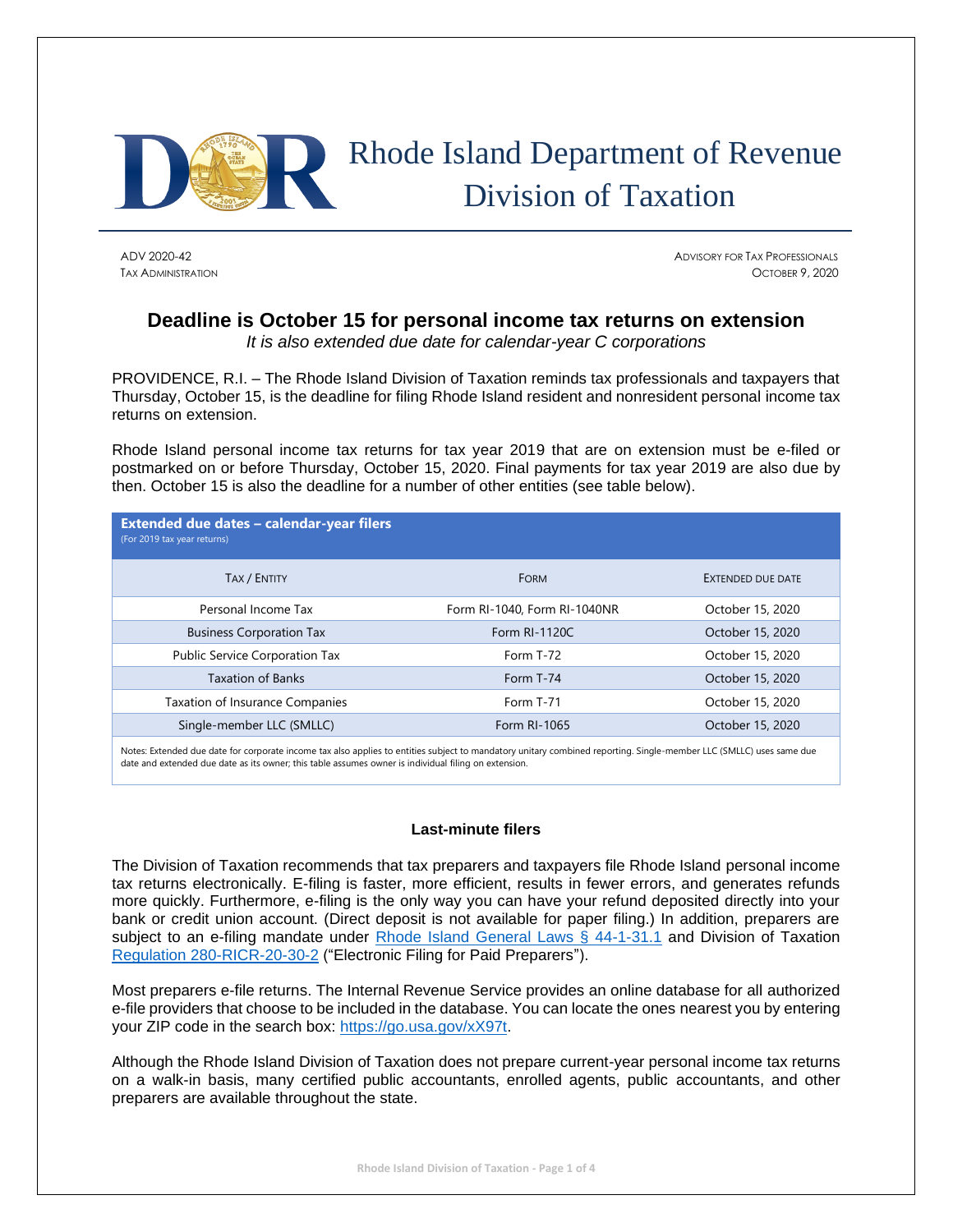For tips on choosing a preparer, use the following link: [https://go.usa.gov/xX9Aq.](https://go.usa.gov/xX9Aq) The IRS also has a searchable list of preparers in your area who currently hold professional credentials recognized by the IRS or who hold an Annual Filing Season Program Record of Completion: [http://irs.treasury.gov/rpo/rpo.jsf.](http://irs.treasury.gov/rpo/rpo.jsf)

If you can't afford a preparer, you may be eligible to use a "Rhode Island Free File" program, which lets you prepare your own federal and Rhode Island returns online, and e-file them, at no charge.

The option to prepare and e-file your own federal and Rhode Island personal income tax returns at no charge through the Rhode Island Free File program is available through the Rhode Island Division of Taxation website. Many, but not all,

| <b>Home &gt; Federal / State Online Filing</b> |  |
|------------------------------------------------|--|
| <b>Free File - Rhode Island</b>                |  |

taxpayers qualify for the free programs. Review terms and conditions through the following link: [http://www.tax.ri.gov/misc/efile.php.](http://www.tax.ri.gov/misc/efile.php)

Some volunteer tax-preparation sites operate only during the January-to-April filing season, but others operate year-round. For information to help you find out which volunteer tax-preparation sites operate in your area at this time of year, use the following link: [https://go.usa.gov/xX9AT.](https://go.usa.gov/xX9AT)

### **Contacting the Division**

Rhode Island tax forms, instructions, and related schedules and other materials are available online at the Division of Taxation website: [http://www.tax.ri.gov/taxforms/personal.php.](http://www.tax.ri.gov/taxforms/personal.php) The Division's office typically operates from 8:30 a.m. to 3:30 p.m. business days. Tax preparers and taxpayers with questions may contact the Division by phone or email. Use the following link for phone numbers and email addresses: [http://www.tax.ri.gov/contact/.](http://www.tax.ri.gov/contact/)

"We encourage taxpayers, tax preparers, and others to use our email system, telephone system, portal, website, and various other online services to communicate with the Division," said Rhode Island Tax Administrator Neena Savage, who oversees the Division of Taxation. "This is in keeping with the State of Rhode Island's continuing effort to limit the spread of the coronavirus (COVID-19)," she said. Virtually all services the Division provides are available via the agency's phone system, website, email system, and portal, she said.



If you must visit, use the State of Rhode Island's self-screening tool ahead of time. Visitors also must wear a mask and maintain social distancing. For more information: [https://go.usa.gov/xfwvp.](https://t.co/MjKXo950sC?amp=1)

### **Use portal to pay online**

Individuals, businesses, tax professionals, and others may use the Division of Taxation's portal to make payments online. It's easy,

convenient, and fast.

There is no charge for this service. Just go to the portal (see screenshot on this page), log in, and make your payment.

| State of Rhode Island<br><b>Division of Taxation</b><br><b>DEPARTMENT OF REVENUE</b> |                                                                            |  |
|--------------------------------------------------------------------------------------|----------------------------------------------------------------------------|--|
| <b>HOME</b>                                                                          |                                                                            |  |
| <b>Member Sign In</b>                                                                | Customer support is available weekdays between 8:30am - 3:30pm at 401-574- |  |
| <b>User ID</b>                                                                       | 8484 or you can e-mail support at taxportal@tax.ri.gov at any time.        |  |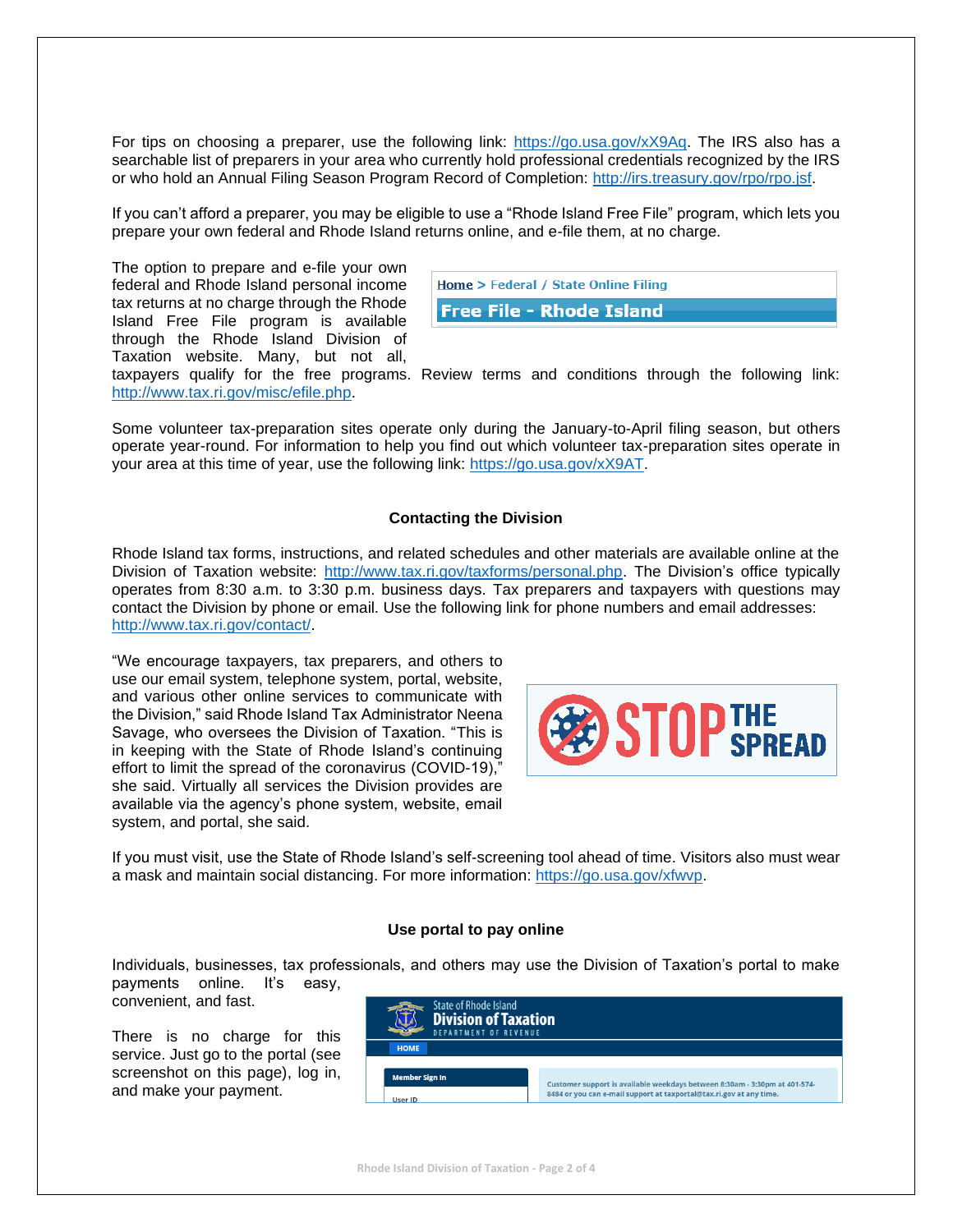- Payments for nearly all taxes including estimated payments of individual and business taxes can be made via the portal. Use the following link: [https://taxportal.ri.gov.](https://taxportal.ri.gov/)
- First-time portal user? Click on the "Create a New User" link on the portal homepage to create a new user account, or use this link: [https://go.usa.gov/xGxtC.](https://go.usa.gov/xGxtC)
- For the portal's user quide, use this link: [https://go.usa.gov/xGxt3.](https://go.usa.gov/xGxt3)

### **Other payment options**

If paying by check, use payment coupons to ensure that payments are properly processed and accounted for. Paid preparers typically issue personalized payment coupons for their clients. Taxpayers can use estimated-tax coupons mailed to them by the Division, or blank coupons from the Division's website: [http://www.tax.ri.gov/taxforms/personal.php.](http://www.tax.ri.gov/taxforms/personal.php)

For the blank version of various estimated-tax coupons, see: [http://www.tax.ri.gov/taxforms/.](http://www.tax.ri.gov/taxforms/) To use the RI Business Tax Filings option: [https://www.ri.gov/taxation/business/index.php.](https://www.ri.gov/taxation/business/index.php)

✓ *When making payments online, check with your bank or credit union as to the time on October 15 by which payment must be made. Payments made after the specified time may (depending on the bank or credit union) be credited on the next business day, thus subjecting the taxpayer to late charges.*

If your Rhode Island personal income tax return shows a balance due, and you e-file or have your return efiled for you, you typically can authorize the Division to withdraw the required amount directly from your bank or credit union account. (Try to schedule the withdrawal, or "direct debit", several business days in advance of the deadline, to avoid delays.)

You may also pay your balance due by credit card or debit card. For more information, including details on fees, use the following link: [https://go.usa.gov/xX9AX.](https://go.usa.gov/xX9AX)

Another option to pay a balance due is to use your bank or credit union's online "bill pay" feature (if available), which generates a check that your bank or credit union mails to the Division of Taxation.



However, if you use the "bill pay" feature, please include as much information as possible so that the Division can promptly and properly credit your account. For example, include your Social Security number, and enter other appropriate information, such as the tax year for which you are paying (typically tax year 2018), and the tax type involved (personal income tax).

When using your bank or credit union's "bill pay" feature, be sure to complete the transaction several business days in advance of the deadline, so that the amount can be promptly and properly credited to your account. That way, you can avoid incurring late charges. Also when using "bill pay", make sure that the payment goes to the following address, not to a post office box: Rhode Island Division of Taxation, One Capitol Hill, Providence, R.I. 02908.